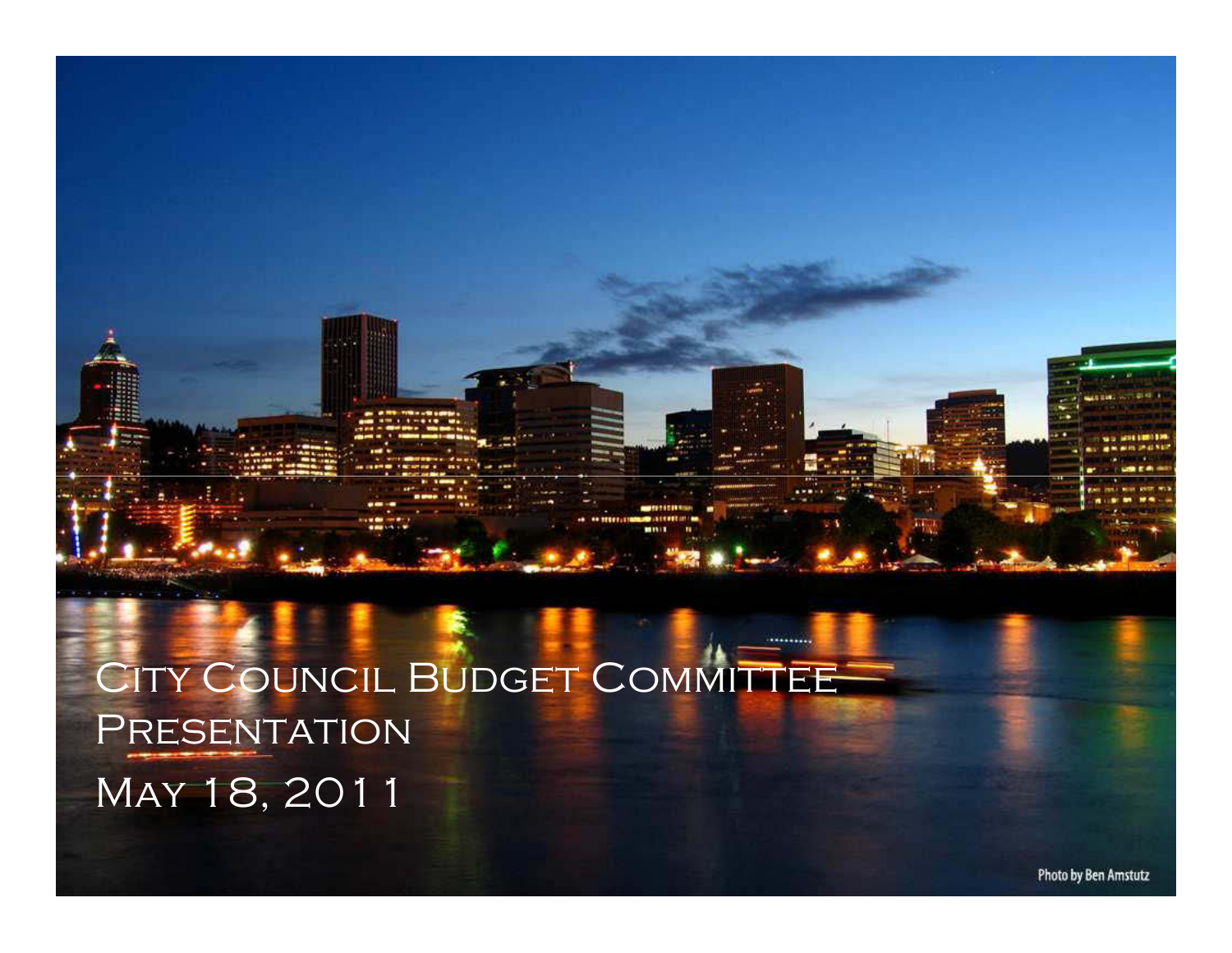# Overview

### **201112 Total Budget: \$158M in Program Expenditures (18% reduction from 201011)**

| <b>Total PDC Budget</b>           | FY 2010-11  | FY 2011-12      | Change from 2010-11 |
|-----------------------------------|-------------|-----------------|---------------------|
| <b>Program Expenditures</b>       |             | <b>Proposed</b> |                     |
| <b>Business Development</b>       | 29,117,764  | 25,075,045      | 4,042,719           |
| Housing                           | 47,752,081  | 49,525,491      | 1,773,410           |
| Infrastructure                    | 27,076,698  | 18,227,349      | 8,849,349           |
| <b>Property Redevelopment</b>     | 54,265,309  | 42,263,856      | 12,001,453          |
| Administration                    | 24,639,491  | 17,068,329      | 7,571,162           |
| <b>Debt Service</b>               | 3,100,000   |                 |                     |
| <b>Total Program Expenditures</b> | 185,951,343 | 152,160,070     | 33,971,273          |
| Transfers                         | 26,812,249  | 16,251,853      | 10,560,396          |
| Contingency                       | 56,540,693  | 35,756,352      | 20,784,341          |
| <b>Total Requirements</b>         | 269,304,285 | 204, 168, 275   | 65,136,010          |



CITY COUNCIL BUDGET COMMITTEE – May 18, 2011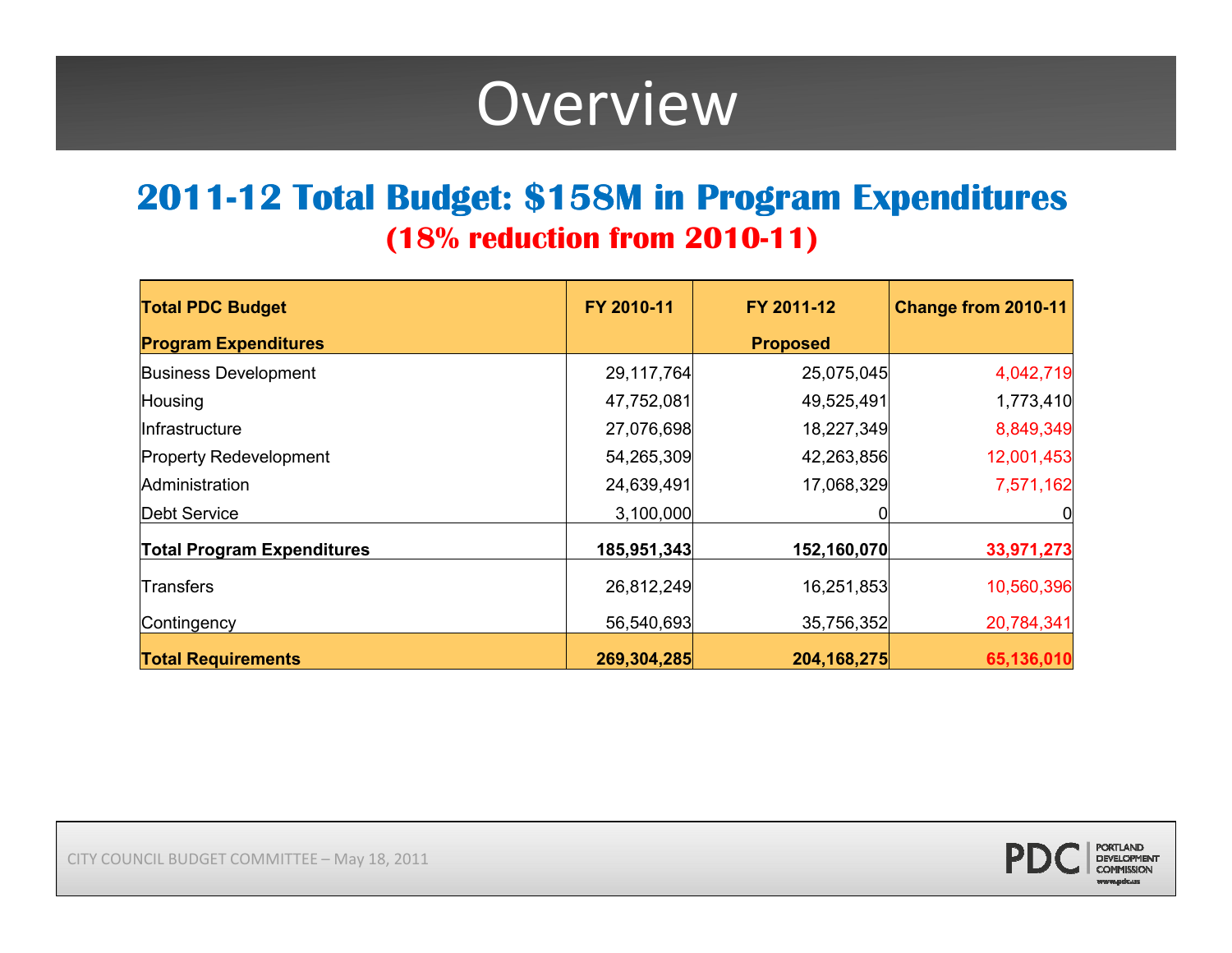# PDC is not just about Buildings

# We're here to build Portland's Economy

puppet

CLASSIC

Vestas.

No. 1 in Modern Energy

SOLOPOWER<sup>®</sup>









Since 1978

CITY COUNCIL BUDGET COMMITTEE – May 18, 2011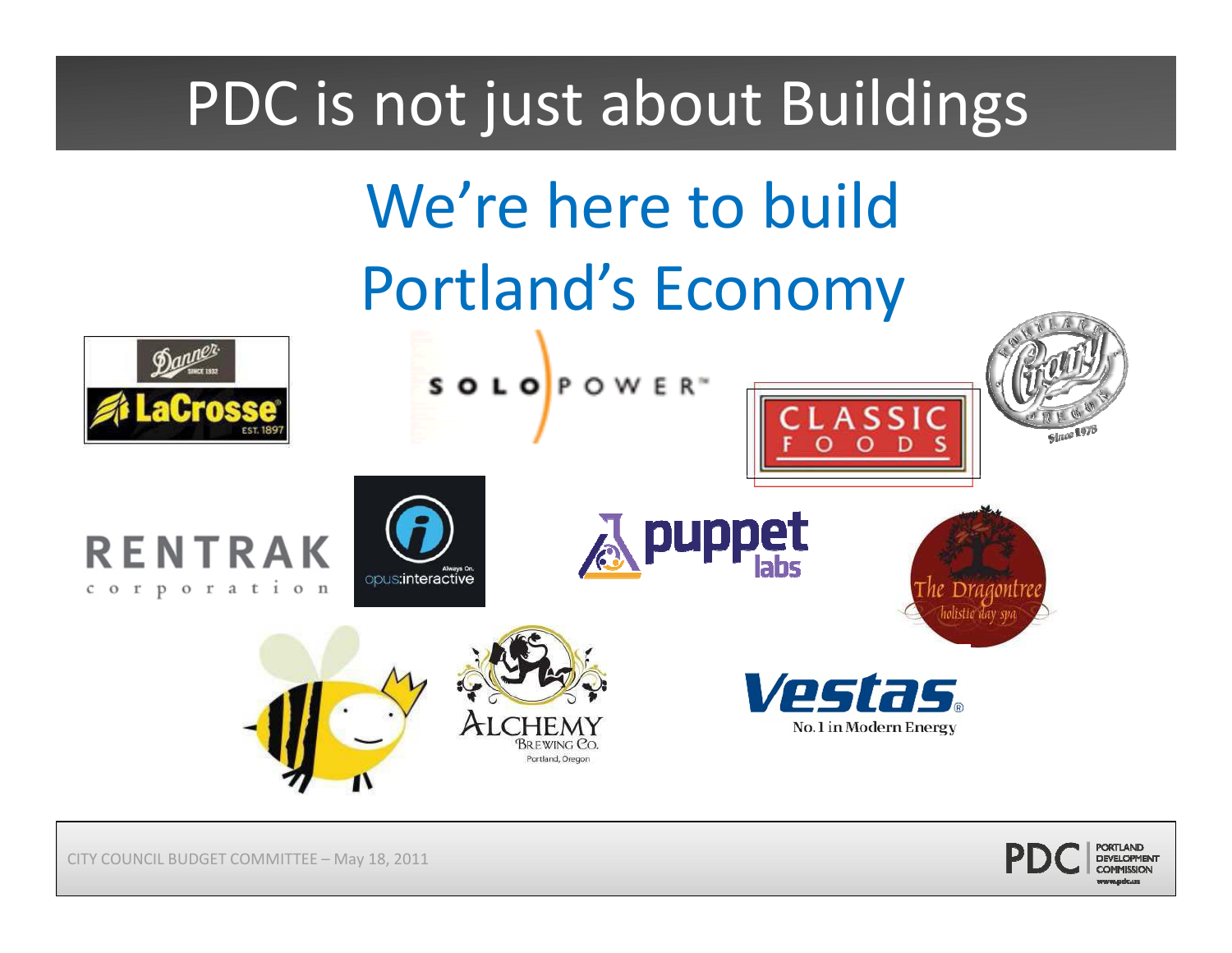# City General Fund Resources: \$5.78M

|                                                          | <b>2011-2012 Proposed</b> |                 |              |
|----------------------------------------------------------|---------------------------|-----------------|--------------|
| <b>NEIGH. ECONOMIC DEVELOPMENT</b>                       | <b>On Going</b>           | <b>One Time</b> | <b>Total</b> |
| <b>Main Street Revitalization</b>                        |                           | \$500,000       | \$500,000    |
| Small Bus. Working Capital                               |                           | \$200,000       | \$200,000    |
| One-Stop Permitting Business Services Website            |                           | \$65,000        | \$65,000     |
| Economic Opportunity Initiative                          | \$1,416,382               | \$158,000       | \$1,574,382  |
| Small Business and Neighborhood Technical Assistance     |                           | \$600,000       | \$600,000    |
| <b>Partners for Economic Progress</b>                    |                           | \$242,065       | \$242,065    |
| SUBTOTAL: NEIGH. ECONOMIC DEVELOPMENT                    | \$1,416,382               | \$1,765,065     | \$3,181,447  |
|                                                          |                           |                 |              |
| <b>TRADED SECTOR JOB CREATION AND CLUSTER INDUSTRIES</b> | <b>On Going</b>           | <b>One Time</b> | <b>Total</b> |
| <b>Cluster Research and Development</b>                  | \$243,634                 | \$492,000       | \$735,634    |
| Cluster Retention and Job Industry Initiatives           | \$375,000                 |                 | \$375,000    |
| Small Bus. Seed Fund                                     |                           | \$500,000       | \$500,000    |
| International Business Development                       |                           | \$205,000       | \$205,000    |
| <b>Entrepreneurial Development</b>                       |                           | \$150,000       |              |
| Target Business Recruitment                              | \$284,000                 | \$75,000        | \$359,000    |
| SUTOTAL: TRADED SECTOR JOB CREATION AND RETENTION        | \$902,634                 | \$1,422,000     | \$2,324,634  |

| <b>COUNCIL PASS THROUGHS</b>            | <b>On Going</b> | <b>One Time</b> | <b>Total</b> |
|-----------------------------------------|-----------------|-----------------|--------------|
| <b>Small Business Assistance: APNBA</b> | \$282,245       |                 | \$282,245    |
| <b>SUBTOTAL: PASS THROUGH</b>           | \$282,245       | \$0             | \$282,245    |
|                                         |                 |                 | \$282,245    |
| <b>Total General Fund Request</b>       | \$2,601,261     | \$3,187,065     | \$5,788,326  |

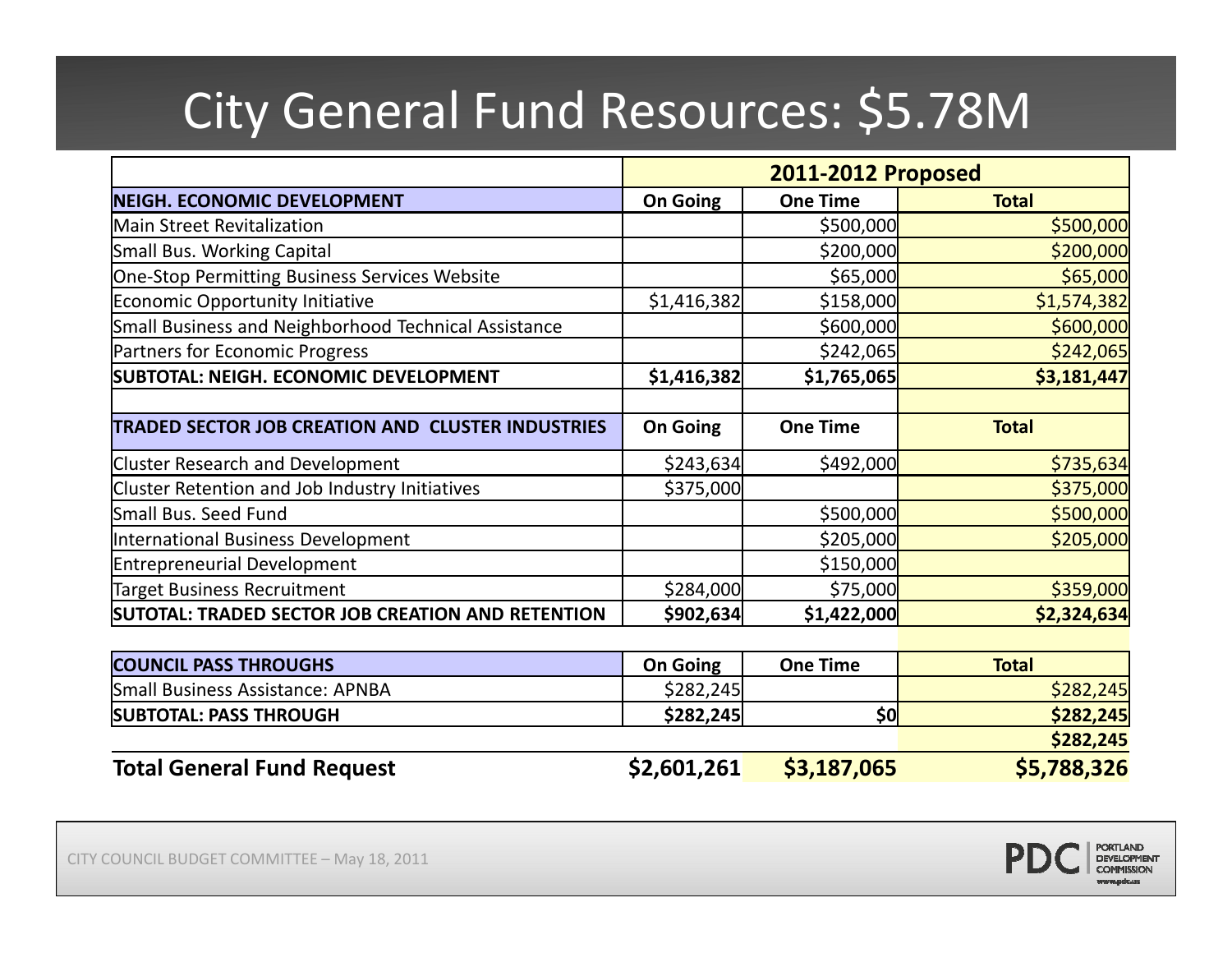# City General Fund Deliverables

## **Neigh. Econ. Dev.: \$3.44M**

| <b>Initiative</b>                                                | <b>Outcome</b>                                                                                                                            |
|------------------------------------------------------------------|-------------------------------------------------------------------------------------------------------------------------------------------|
| • Main Street Revitalization                                     | • \$30,000 administrative grant that leverages \$50,000 in private funds                                                                  |
| • Small Business Working Capital                                 | • 5-10 businesses served                                                                                                                  |
| • One-Stop Permitting Business Services<br>Website               | • 26,000 individual users<br>• 84,000 page views                                                                                          |
| • Economic Opportunity Initiative                                | • 1,950 people receive microenterprise or workforce development<br>services                                                               |
| • Small Business and Neighborhood<br><b>Technical Assistance</b> | • 100 neighborhood businesses receive tailored business development<br>support<br>• 50% of businesses served are owned by people of color |
| • Partners for Economic Progress                                 | • Six \$10,000 NED seed grants leverage \$10,000 in private funds<br>• Select Focus Area Program neighborhoods                            |
| • APNBA Partnership                                              | • \$66,000 in business vitality grants leverage \$121,000 in private funds                                                                |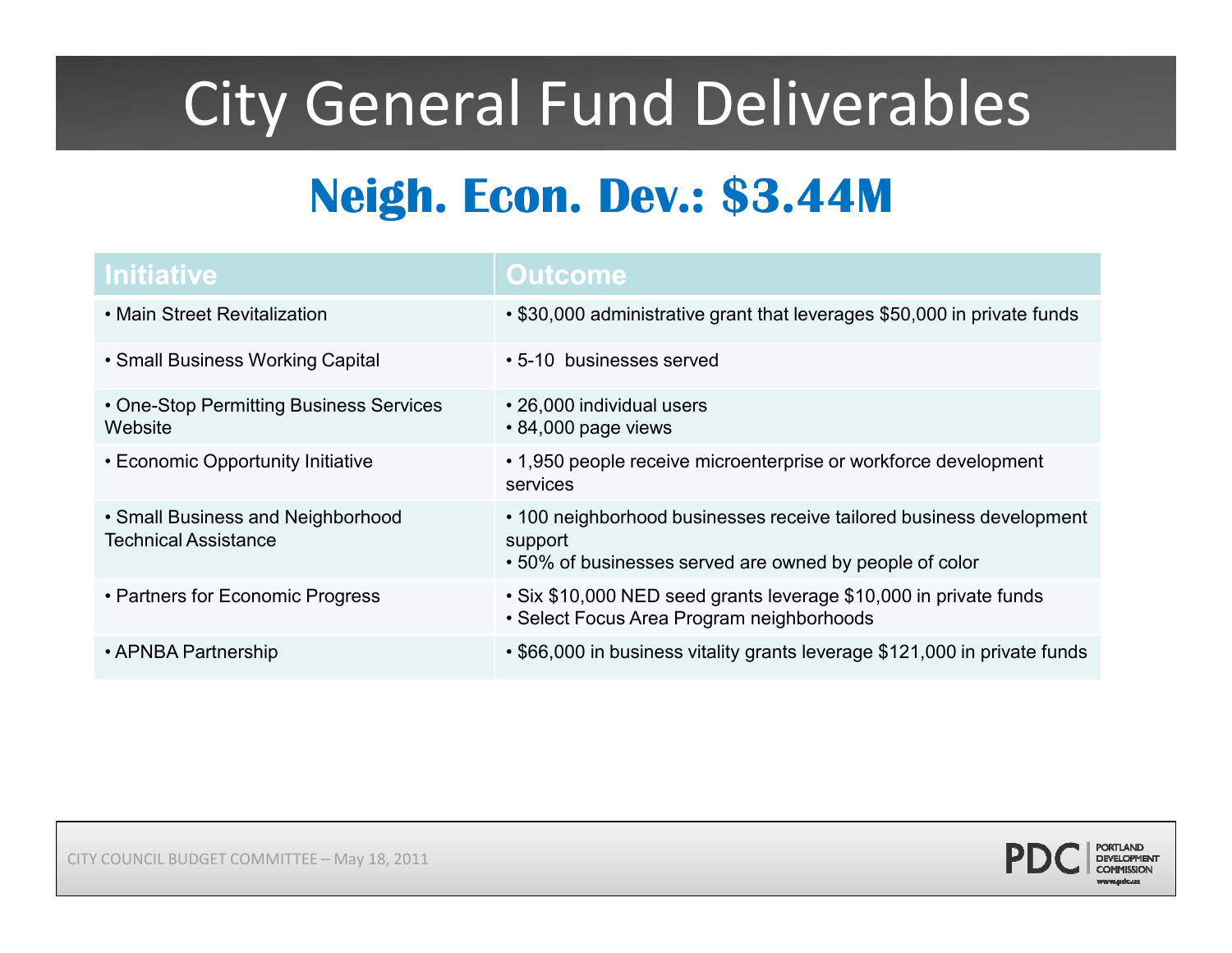# City General Fund Deliverables

## **Traded Sector/Clusters: \$2.34M**

| <b>Initiative</b>                            | <b>Outcome</b>                                                                                                                                                |
|----------------------------------------------|---------------------------------------------------------------------------------------------------------------------------------------------------------------|
| • Small Business Seed Fund                   | • 8 -10 "pre venture" companies, up to a 3-1 match of private dollars                                                                                         |
| • Industry Research and Development          | • Coordinate training to meet the skills needed by companies through<br>WSI, Research and Comm. Strategic Plan, Annual Trend Report                           |
| • Cluster Retention and Industry Initiatives | • 150 businesses served, OSC, Design Forum/PDX; pdx11                                                                                                         |
| • International Business Development         | • 6 international trade missions/country specific strategies;<br>International awards event and Export Road Show; Brookings Metro<br><b>Export Initiative</b> |
| • Entrepreneurial Development                | • PDX100, 10 businesses assisted, 20 jobs, scorecard                                                                                                          |
| • Targeted Business Recruitment              | • 13 recruitment visits; shortlist 20 prospects; site 5 companies in<br>Portland; Greenlight Greater Portland Fly-In                                          |

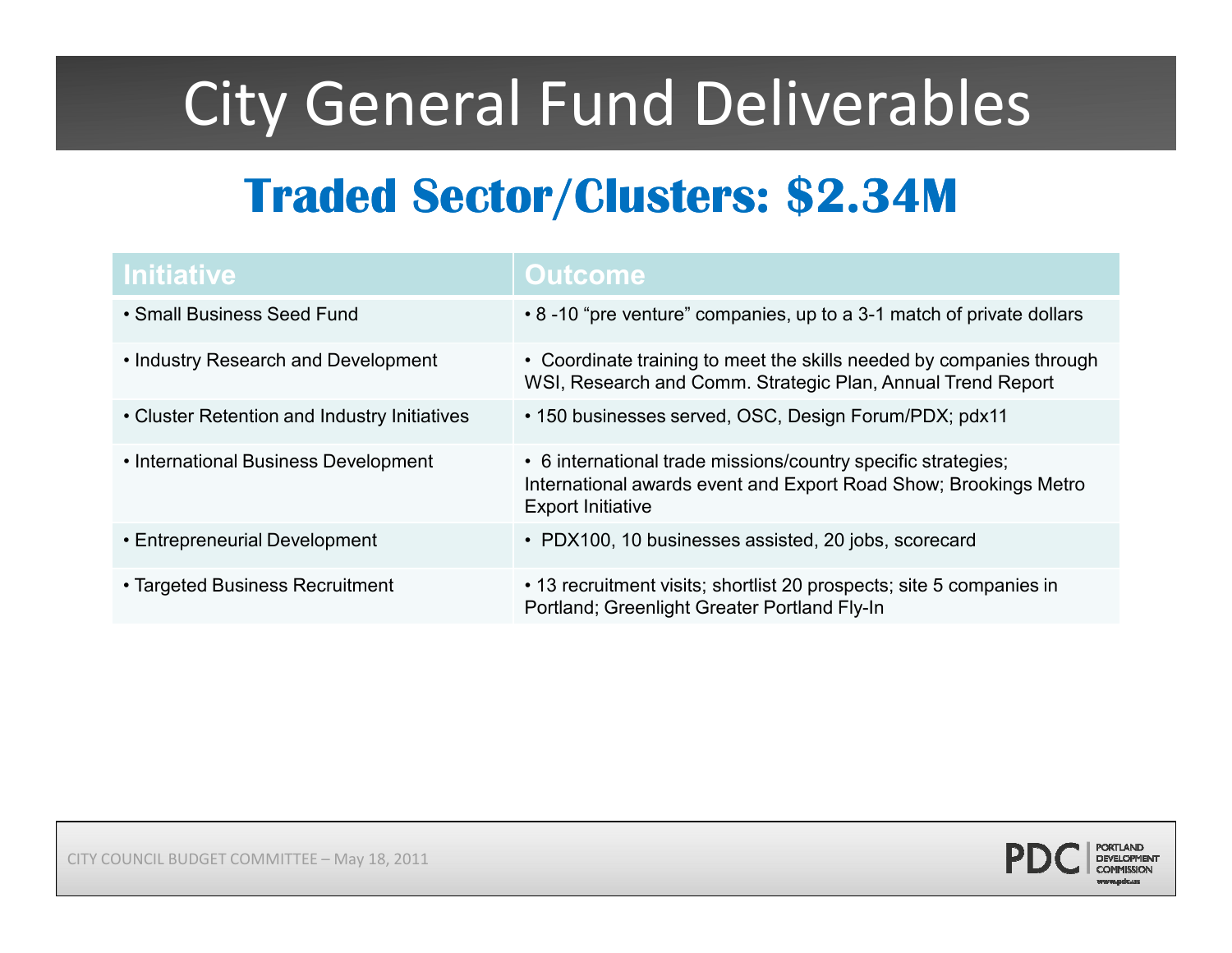# Airport Way (2011)

### **FY 201112 Project Investments: \$2.0M**

### **12-month Priorities 12-18 Month Trends and Expectations**

- Deliver Business Assistance:
	- Manufacturing Investment Fund
- FBI Headquarters Development

#### **uture g g ts next - years Future Highlights (next 2-5 years)**

- Business Assistance
- Cascade Station Land Disposition and **Reinvestment**

| 14 IIIVIILII I IVIILILJ                                                                                                                                                        |                                                       |                                                        |
|--------------------------------------------------------------------------------------------------------------------------------------------------------------------------------|-------------------------------------------------------|--------------------------------------------------------|
| · Deliver Business Assistance:<br>• Manufacturing Investment Fund<br>• FBI Headquarters Development<br><b>Future Highlights (next 2-5 years)</b><br><b>Business Assistance</b> | <b>Metric</b>                                         | Growth/activity/opportunities<br>through tax increment |
|                                                                                                                                                                                | <b>Assessed Value/acre</b>                            | Medium-High                                            |
|                                                                                                                                                                                | Leverage of Private \$\$\$                            | Medium-High                                            |
|                                                                                                                                                                                | Leverage of Public \$\$\$                             | High                                                   |
|                                                                                                                                                                                | LEED Bldg. Imprv.                                     | Medium                                                 |
| Cascade Station Land Disposition and                                                                                                                                           | <b>MWESB Constr.</b>                                  | Low-Medium                                             |
| Reinvestment                                                                                                                                                                   | <b>Prevailing Wage Constr.</b>                        | High                                                   |
|                                                                                                                                                                                | <b>Business Receiving</b><br><b>Storefront Grants</b> | <b>NA</b>                                              |
|                                                                                                                                                                                | <b>Business Receiving</b><br>Loans                    | Medium-High                                            |
|                                                                                                                                                                                | <b>Jobs Retained/Created</b>                          | Medium-High                                            |

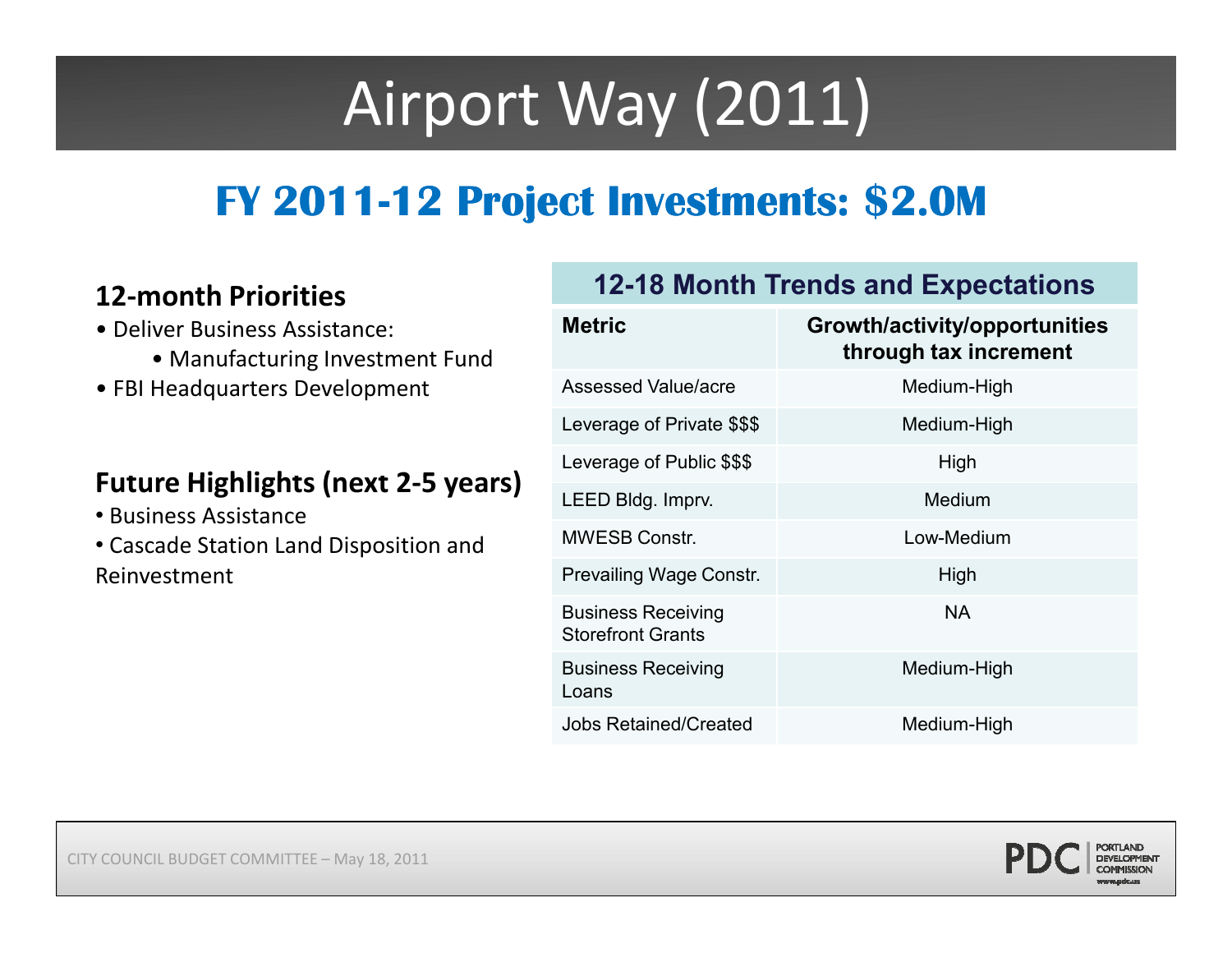# Central Eastside (2018)

### **FY 201112 Project Investments: \$7.8M**

#### **12-month Priorities**

- Complete Streetcar Construction
- Burn. Bridgehead:
	- Digital Hub at Conv. Plaza
- Grants and Loans to Small Businesses
- •Entrepreneurial District Concept

#### **Future Highlights (next 2-5 years)**

- Continue Business Assistance
- Bridgehead Phase II

| <b>Metric</b>                                         | Growth/activity/opportunities<br>through tax increment |
|-------------------------------------------------------|--------------------------------------------------------|
| Assessed Value/acre                                   | Medium-High                                            |
| Leverage of Private \$\$\$                            | Medium                                                 |
| Leverage of Public \$\$\$                             | Medium                                                 |
| LEED Bldg. Imprv.                                     | Medium                                                 |
| <b>MWESB Constr.</b>                                  | Medium                                                 |
| <b>Prevailing Wage Constr.</b>                        | Low-Medium                                             |
| <b>Business Receiving</b><br><b>Storefront Grants</b> | High                                                   |
| <b>Business Receiving</b><br>Loans                    | High                                                   |
| <b>Jobs Retained/Created</b>                          | High                                                   |
|                                                       |                                                        |

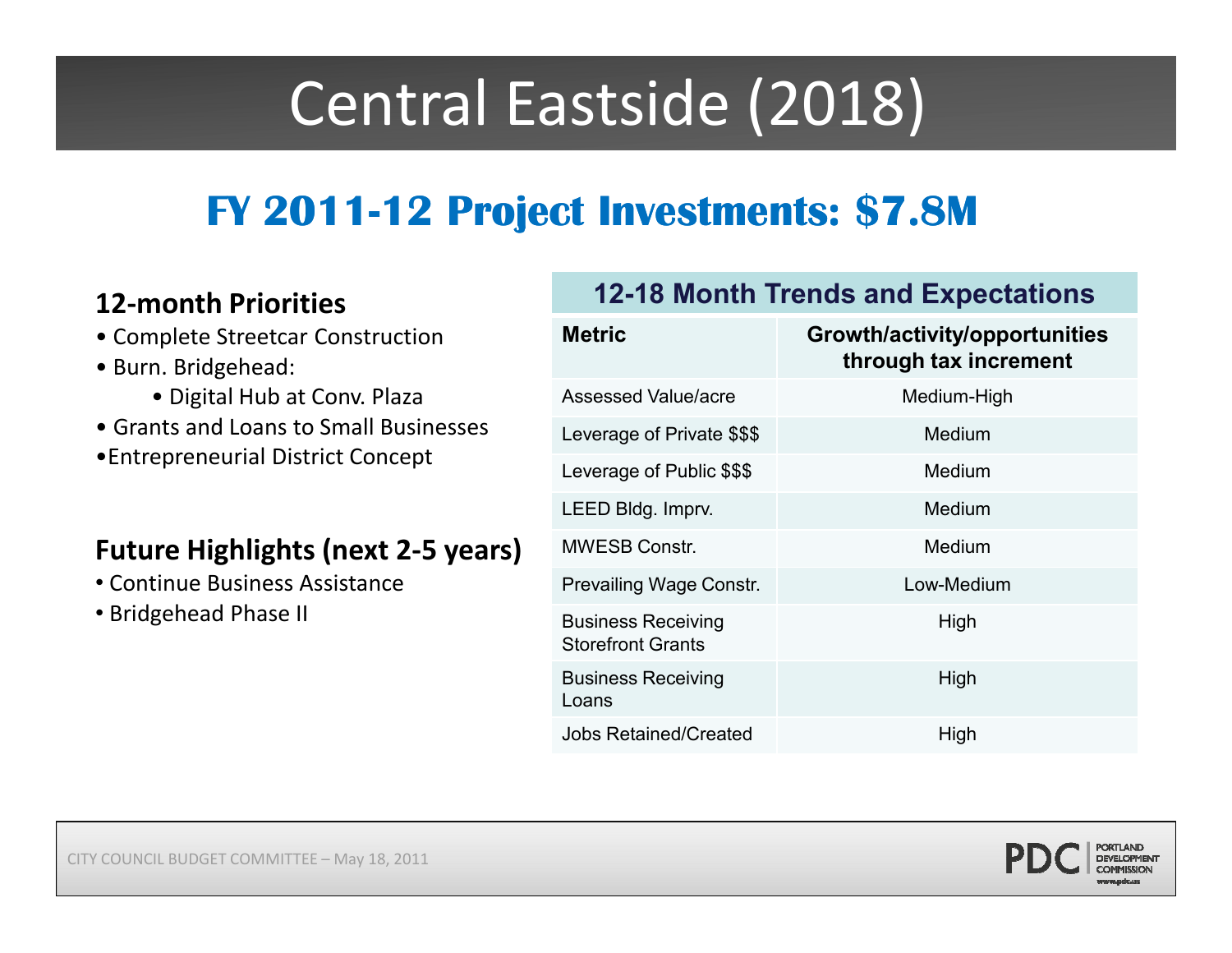# Convention Center (2013)

### **FY 201112 Project Investments: \$16.9M**

#### **12-month Priorities**

- Upgrade Vet. Mem. Coliseum
- Construct Heritage Park at MLK "S" Curve
- Complete Streetcar Construction

### **Future Highlights (next 2-5 years)**

- Determine Conv. Center vicinity investment Determine Conv. Center vicinity investment
- Implement Rose Quarter District Plan
- Invest in Lloyd Eco District Projects

| <b>12-18 Month Trends and Expectations</b>            |                                                        |  |
|-------------------------------------------------------|--------------------------------------------------------|--|
| <b>Metric</b>                                         | Growth/activity/opportunities<br>through tax increment |  |
| <b>Assessed Value/acre</b>                            | Medium                                                 |  |
| Leverage of Private \$\$\$                            | Medium-High                                            |  |
| Leverage of Public \$\$\$                             | Low-Medium                                             |  |
| LEED Bldg. Imprv.                                     | Medium                                                 |  |
| <b>MWESB Constr.</b>                                  | Medium                                                 |  |
| <b>Prevailing Wage Constr.</b>                        | Medium-High                                            |  |
| <b>Business Receiving</b><br><b>Storefront Grants</b> | Low                                                    |  |
| <b>Business Receiving</b><br>Loans                    | l ow                                                   |  |
| <b>Jobs Retained/Created</b>                          | Low-Medium                                             |  |

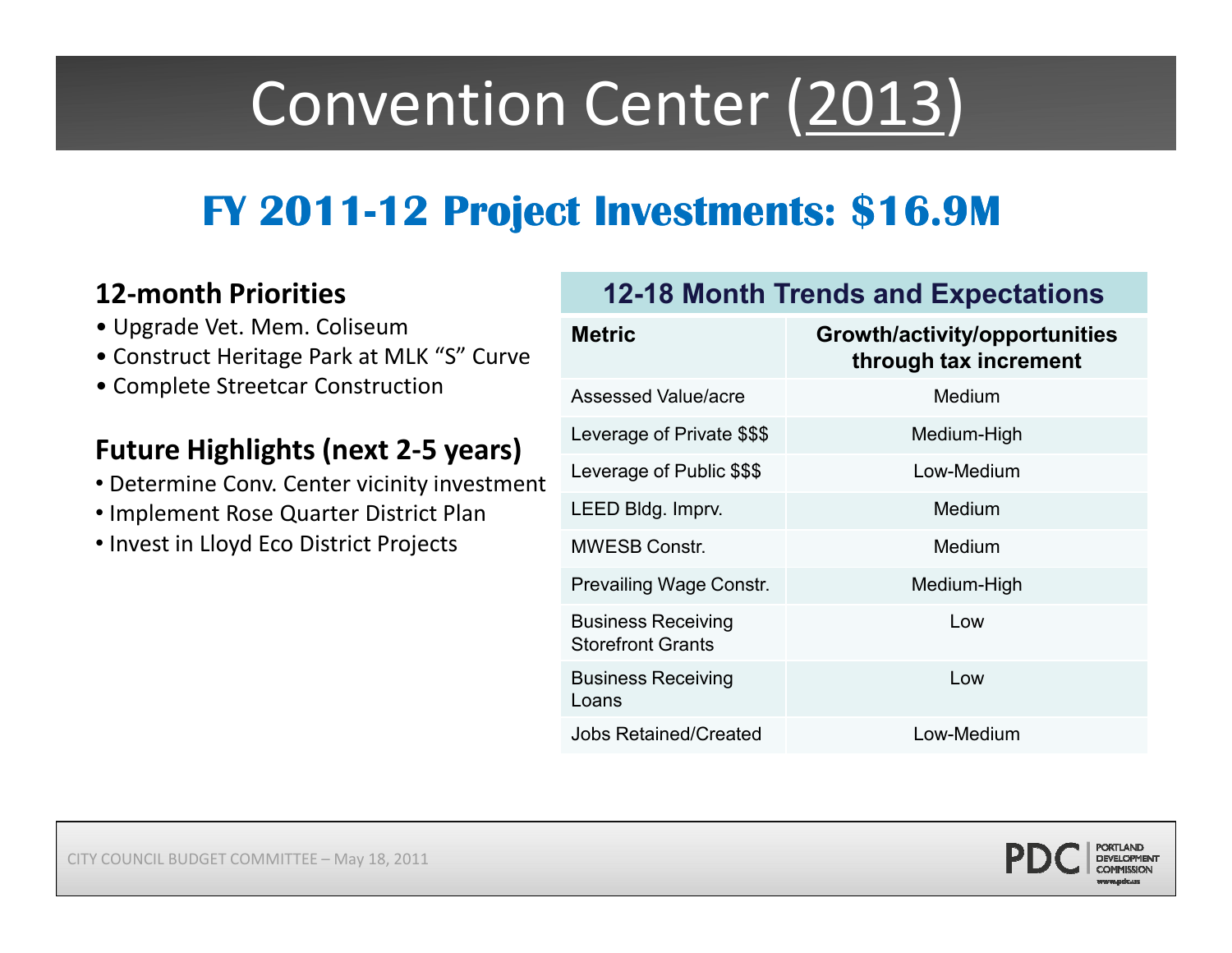# Downtown Waterfront (2008)

### **FY 201112 Project Investments: \$1.8M**

#### **12-month Priorities**

- Loans and Grants to Businesses
- Go/No-go of Uwajimaya (Block 33)
- Construct Oregon College of Oriental Medicine
- 2<sup>nd</sup>/Davis) • Dispose/Redevelop Block 8 (near
- Dispose 3rd/Taylor and 3rd/Oak

#### **Future Highlights (next 2-5 years)**

• District close out

| <b>Metric</b>                                         | Growth/activity/opportunities<br>through tax increment |
|-------------------------------------------------------|--------------------------------------------------------|
| Assessed Value/acre                                   | Medium                                                 |
| Leverage of Private \$\$\$                            | Medium-High                                            |
| Leverage of Public \$\$\$                             | Low                                                    |
| LEED Bldg Imprv.                                      | Medium                                                 |
| <b>MWESB Constr.</b>                                  | Medium                                                 |
| Prevailing Wage Constr.                               | Low                                                    |
| <b>Business Receiving</b><br><b>Storefront Grants</b> | High                                                   |
| <b>Business Receiving</b><br>Loans                    | High                                                   |
| <b>Jobs Retained/Created</b>                          | Medium                                                 |
|                                                       |                                                        |

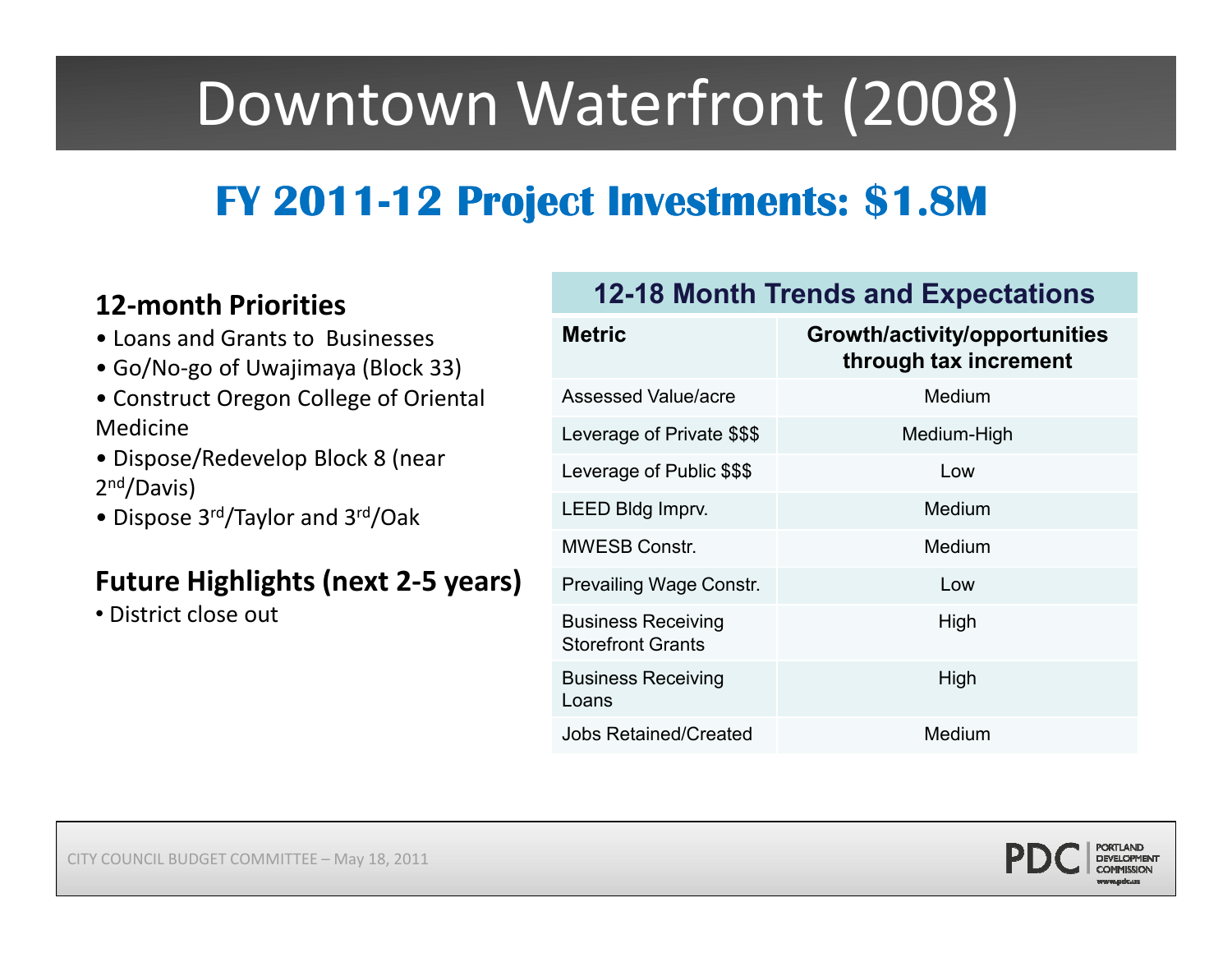# Gateway (2022)

### **FY 201112 Project Investments: \$2.7M**

#### **12-month Priorities**

- Loans and Grants to Small Businesses
- Gateway Education Center Feasibility
- Strategy for Bus. Expansion
- Storefront/Green grants

#### **Future Highlights (next 2-5 years)**

- Infrastructure and Street Grid Improvements
- Develop 1-3 Employment sites in Central Gateway
- Gateway Education Center construction

| <b>12-18 Month Trends and Expectations</b>            |                                                        |
|-------------------------------------------------------|--------------------------------------------------------|
| <b>Metric</b>                                         | Growth/activity/opportunities<br>through tax increment |
| <b>Assessed Value/acre</b>                            | Low                                                    |
| Leverage of Private \$\$\$                            | Low                                                    |
| Leverage of Public \$\$\$                             | Medium                                                 |
| LEED Bldg. Imprv.                                     | Low                                                    |
| <b>MWESB Constr.</b>                                  | Low                                                    |
| <b>Prevailing Wage Constr.</b>                        | Low-Medium                                             |
| <b>Business Receiving</b><br><b>Storefront Grants</b> | Medium                                                 |
| <b>Business Receiving</b><br>Loans                    | Medium                                                 |
| <b>Jobs Retained/Created</b>                          | Medium                                                 |

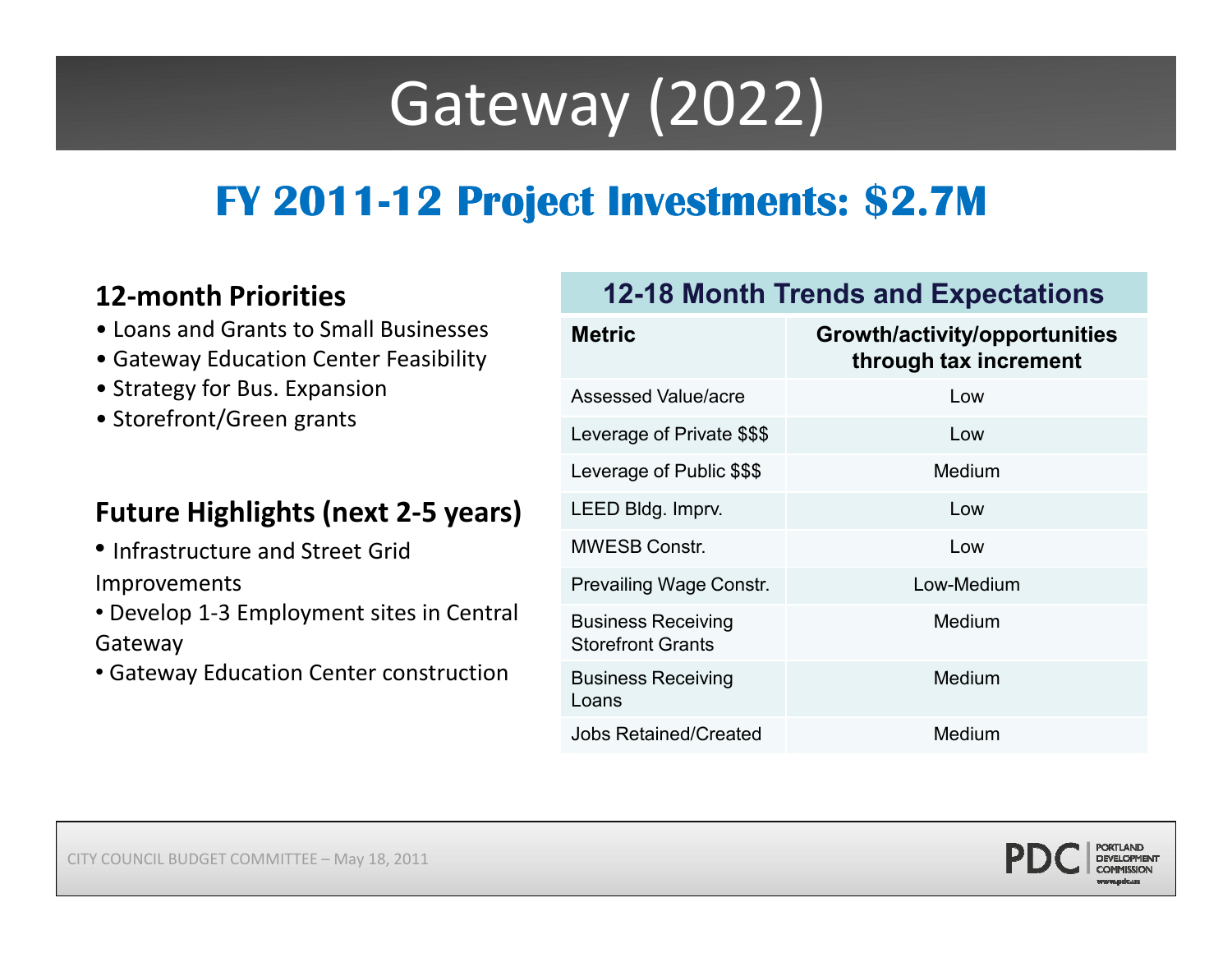# Interstate (2021)

### **FY 201112 Project Investments: \$15.7M**

#### **12-month Priorities**

- Loans and Grants to Small Businesses
- Geographic expansion into St. Johns, MLK, etc.
- Streetscape improvements
- Land acquisition in downtown Kenton
- 
- Manufacturing Investment Fund
- Neighborhood Economic Development
- GEM list priorities

### **The Future (next 2-5 years)**

- Parks acquisition and redevelopment
- Streetscape improvements
- Partnership with PPS
- (Jefferson/Roosevelt)
- Community's GEM List of projects

| • Loans and Grants to Small Businesses<br>• Geographic expansion into St. Johns,<br>MLK, etc.                                                         | <b>Metric</b>                                         | Growth/activity/opportunities<br>through tax increment |
|-------------------------------------------------------------------------------------------------------------------------------------------------------|-------------------------------------------------------|--------------------------------------------------------|
|                                                                                                                                                       | <b>Assessed Value/acre</b>                            | Medium                                                 |
| • Streetscape improvements<br>• Land acquisition in downtown Kenton                                                                                   | Leverage of Private \$\$\$                            | Medium-High                                            |
| • Green Innovation Park                                                                                                                               | Leverage of Public \$\$\$                             | High                                                   |
| • Manufacturing Investment Fund                                                                                                                       | LEED Bldg. Imprv.                                     | <b>Medium</b>                                          |
| • Neighborhood Economic Development<br>• GEM list priorities                                                                                          | <b>MWESB Constr.</b>                                  | <b>Medium</b>                                          |
|                                                                                                                                                       | Prevailing Wage Constr.                               | <b>Medium</b>                                          |
| The Future (next 2-5 years)<br>• Parks acquisition and redevelopment<br>• Streetscape improvements<br>• Partnership with PPS<br>(Jofforcon/Roocovolt) | <b>Business Receiving</b><br><b>Storefront Grants</b> | High                                                   |
|                                                                                                                                                       | <b>Business Receiving</b><br>Loans                    | High                                                   |
|                                                                                                                                                       | <b>Jobs Retained/Created</b>                          | Medium                                                 |
|                                                                                                                                                       |                                                       |                                                        |

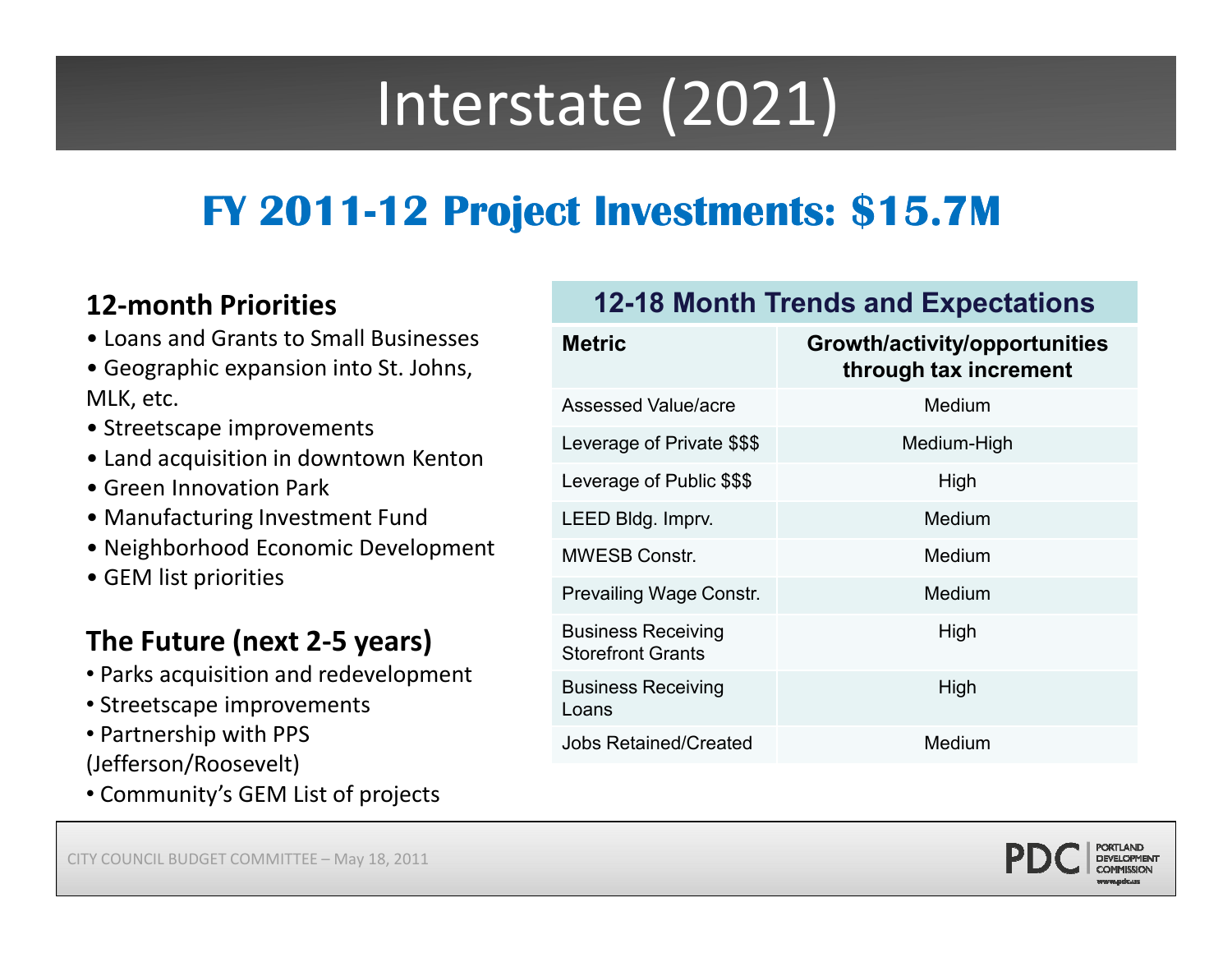# Lents (2020)

### **FY 201112 Project Investments: \$13.6M**

#### **12-month Priorities**

- Loans and Grants to Small Businesses
- Neigh Safety Improvements/Safe Routes
- Financing for 92<sup>nd</sup>/Harold
- Neighborhood Ec. Dev. Strategy

#### **e uture next - years Th F ( 2 The Future (next2-5 ) years**

- Mitigate Johnson Creek Flood Plain
- Construct 92nd/Harold mixed-use
- Station area acquisition and redevelopment
- Safe Routes
- Improve physical connections to SE 122<sup>nd</sup>
- Redevelopment of 72nd/Foster

| <b>Metric</b>                                         | Growth/activity/opportunities<br>through tax increment |
|-------------------------------------------------------|--------------------------------------------------------|
| Assessed Value/acre                                   | Medium-High                                            |
| Leverage of Private \$\$\$                            | Medium                                                 |
| Leverage of Public \$\$\$                             | Medium-High                                            |
| LEED Bldg. Imprv.                                     | Medium                                                 |
| <b>MWESB Constr.</b>                                  | Medium-High                                            |
| <b>Prevailing Wage Constr.</b>                        | Medium-High                                            |
| <b>Business Receiving</b><br><b>Storefront Grants</b> | High                                                   |
| <b>Business Receiving</b><br>Loans                    | High                                                   |
| <b>Jobs Retained/Created</b>                          | Medium                                                 |

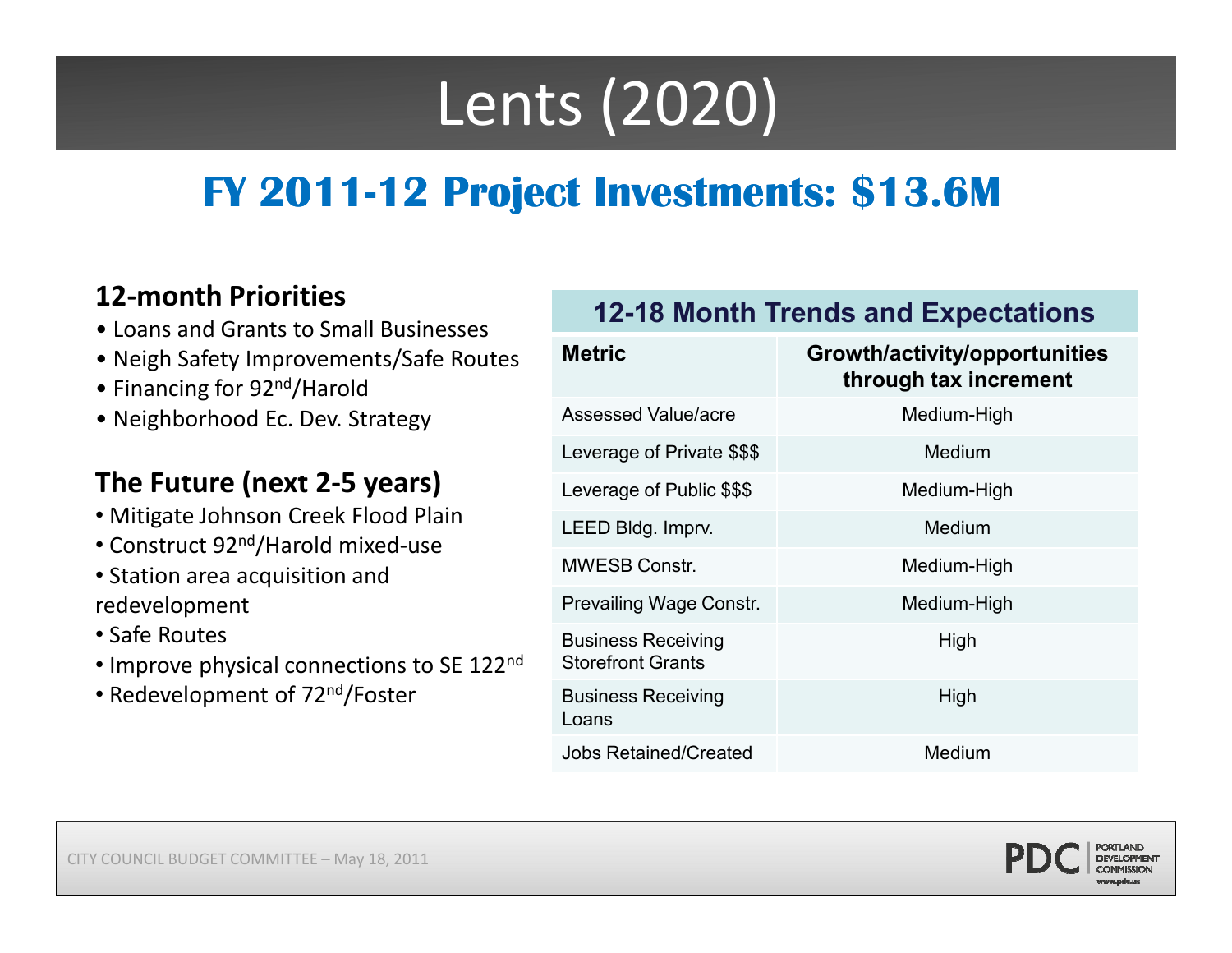# North Macadam (2020)

### **FY 201112 Project Investments: \$10.9M**

- 
- Central District Greenway<br>• Scope Eco-District
- 

- Light rail construction
- Assistance to Small Businesses
- South Portal Mixed-Use
- Redevelop sites adjacent to Riverplace

## **12-month Priorities <b>12-18 Month Trends and Expectations**<br>• Bio-tech Partnership with OHSU

| • Central District Greenway<br>• Scope Eco-District                                                                                                                  | <b>Metric</b>                                         | Growth/activity/opportunities<br>through tax increment |
|----------------------------------------------------------------------------------------------------------------------------------------------------------------------|-------------------------------------------------------|--------------------------------------------------------|
|                                                                                                                                                                      | <b>Assessed Value/acre</b>                            | Low-Medium                                             |
|                                                                                                                                                                      | Leverage of Private \$\$\$                            | Low                                                    |
| The Future (next 2-5 years)<br>• Light rail construction<br>• Assistance to Small Businesses<br>• South Portal Mixed-Use<br>• Redevelop sites adjacent to Riverplace | Leverage of Public \$\$\$                             | Medium-High                                            |
|                                                                                                                                                                      | LEED Bldg. Imprv.                                     | Low                                                    |
|                                                                                                                                                                      | <b>MWESB Constr.</b>                                  | High                                                   |
|                                                                                                                                                                      | <b>Prevailing Wage Constr.</b>                        | High                                                   |
|                                                                                                                                                                      | <b>Business Receiving</b><br><b>Storefront Grants</b> | Low                                                    |
|                                                                                                                                                                      | <b>Business Receiving</b><br>Loans                    | Low                                                    |
|                                                                                                                                                                      | <b>Jobs Retained/Created</b>                          | Low                                                    |
|                                                                                                                                                                      |                                                       |                                                        |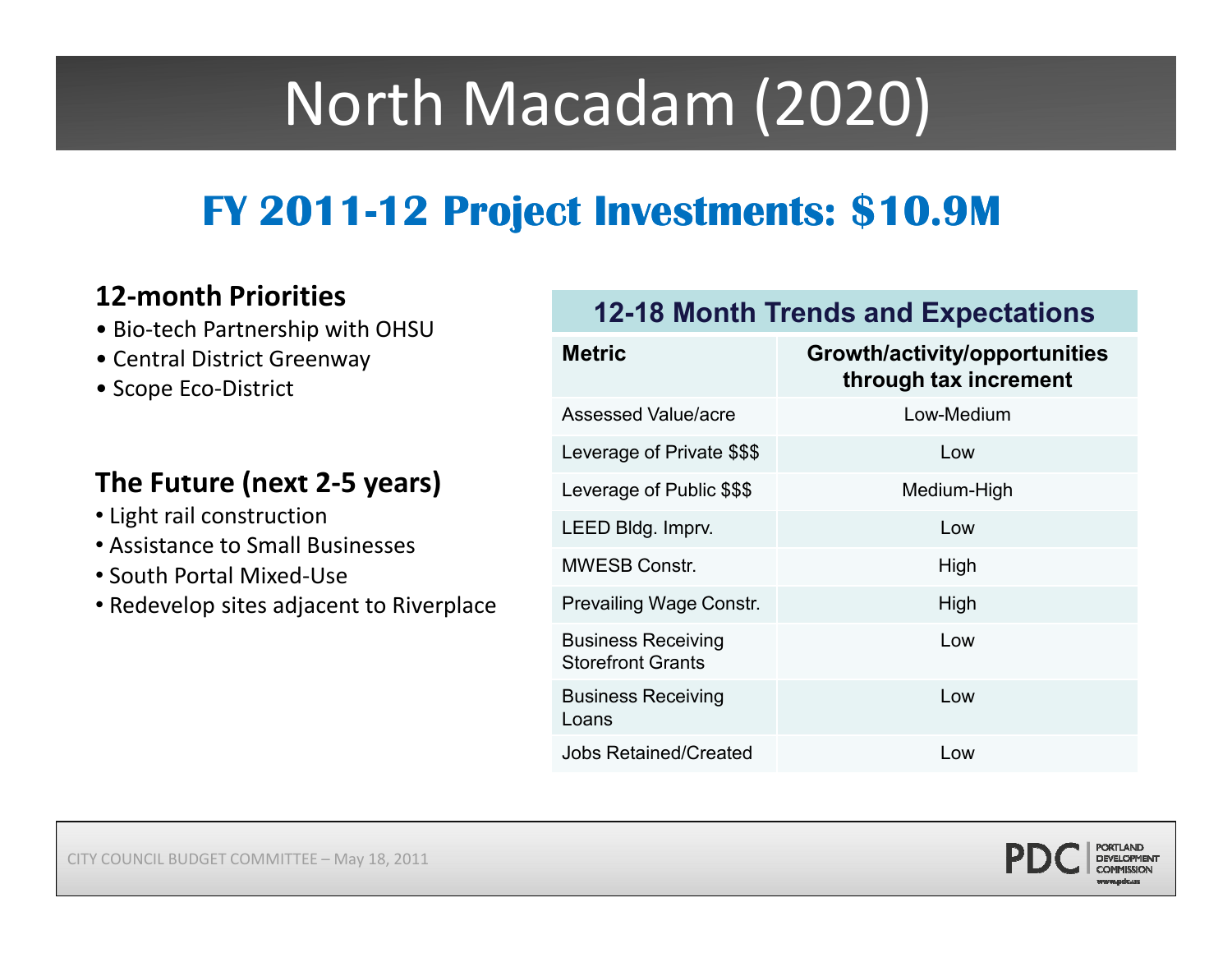# River District (2021)

### **FY 201112 Project Investments: \$41.5M**

#### **12-month Priorities**

- Construct Fields Park
- Centennial Mills Design/Feasibility
- Union Station Repairs
- Complete Vestas HQ
- Design Forum PDX (Cluster initiative)
- 
- Purchase/Sale Agreement on Post Office
- Yamhill/Morrison Retail Strategy
- Grove Hotel redevelopment

### **The Future (next 2-5 years)**

- Post Office community planning and redevelopment
- Downtown Retail District
- Centennial Mills
- $\cdot$ 10<sup>th</sup> and Yamhill

| <b>• CUIISLIULL FIEIUS FAIN</b><br>• Centennial Mills Design/Feasibility<br>• Union Station Repairs<br>• Complete Vestas HQ<br>• Design Forum PDX (Cluster initiative)<br>• Loans and Grant to Small Businesses<br>• Purchase/Sale Agreement on Post Office<br>• Yamhill/Morrison Retail Strategy<br>• Grove Hotel redevelopment | <b>Metric</b>                                         | Growth/activity/opportunities<br>through tax increment |
|----------------------------------------------------------------------------------------------------------------------------------------------------------------------------------------------------------------------------------------------------------------------------------------------------------------------------------|-------------------------------------------------------|--------------------------------------------------------|
|                                                                                                                                                                                                                                                                                                                                  | <b>Assessed Value/acre</b>                            | Medium                                                 |
|                                                                                                                                                                                                                                                                                                                                  | Leverage of Private \$\$\$                            | <b>Medium</b>                                          |
|                                                                                                                                                                                                                                                                                                                                  | Leverage of Public \$\$\$                             | High                                                   |
|                                                                                                                                                                                                                                                                                                                                  | LEED Bldg. Imprv.                                     | Medium-High                                            |
|                                                                                                                                                                                                                                                                                                                                  | <b>MWESB Constr.</b>                                  | <b>Medium</b>                                          |
|                                                                                                                                                                                                                                                                                                                                  | Prevailing Wage Constr.                               | High                                                   |
| The Future (next 2-5 years)<br>• Post Office community planning and<br>redevelopment<br>• Downtown Retail District<br>• Centennial Mills                                                                                                                                                                                         | <b>Business Receiving</b><br><b>Storefront Grants</b> | High                                                   |
|                                                                                                                                                                                                                                                                                                                                  | <b>Business Receiving</b><br>Loans                    | High                                                   |
|                                                                                                                                                                                                                                                                                                                                  | <b>Jobs Retained/Created</b>                          | High                                                   |
|                                                                                                                                                                                                                                                                                                                                  |                                                       |                                                        |



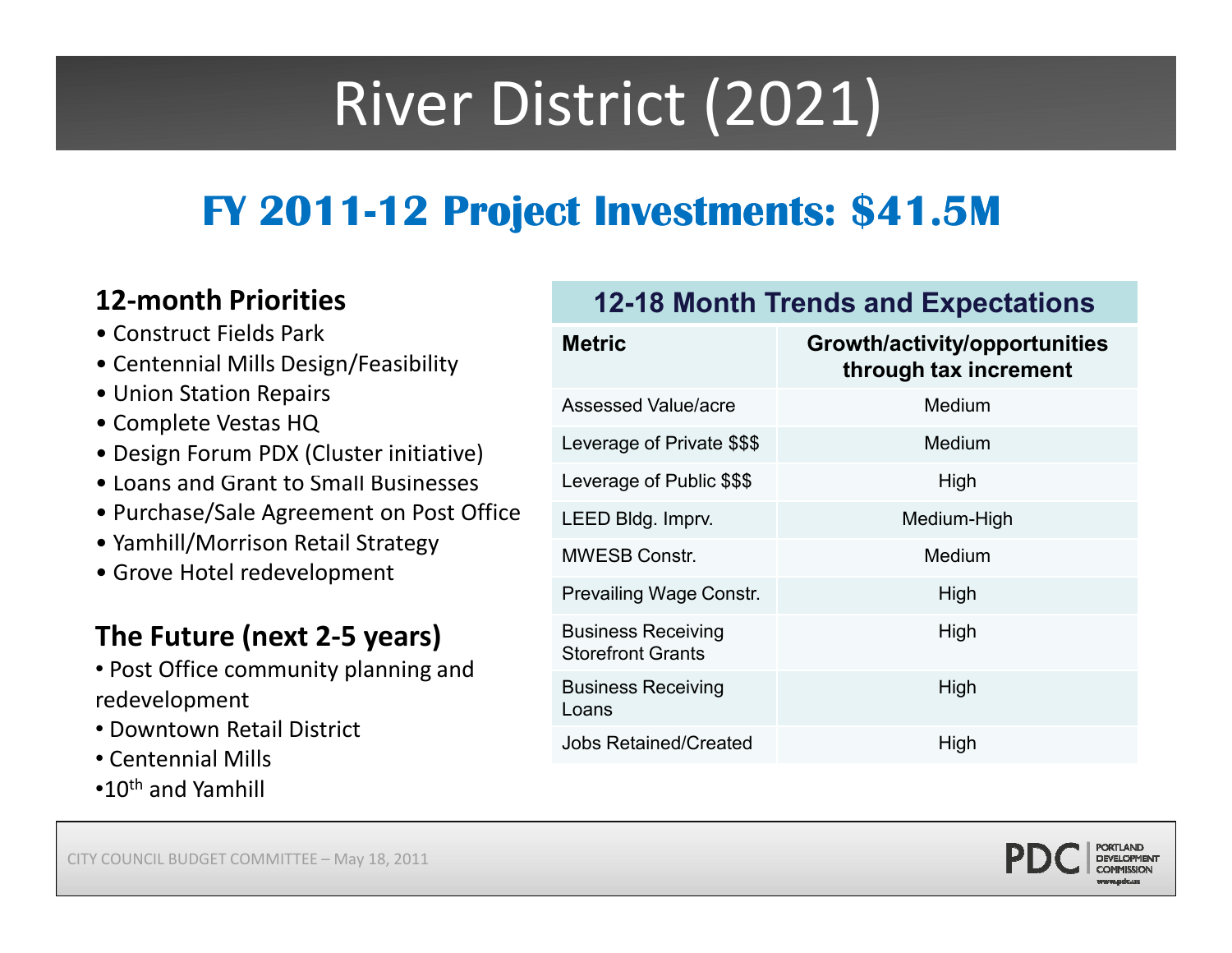# South Park Blocks (2008)

### **FY 201112 Project Investments: \$2.5M**

- Go/No-go Oregon Sustainability Center
- Galleria/Target (no\$\$\$) **through tax increment**

#### **The Future (next 2-5 years)**

- Closeout
- Construct OSC

#### **12-month Priorities 12-18 Month Trends and Expectations**

| <b>Metric</b>                                         | Growth/activity/opportunities<br>through tax increment |
|-------------------------------------------------------|--------------------------------------------------------|
| Assessed Value/acre                                   | Low-Medium                                             |
| Leverage of Private \$\$\$                            | Medium-High                                            |
| Leverage of Public \$\$\$                             | High                                                   |
| LEED Bldg. Imprv.                                     | High                                                   |
| <b>MWESB Constr.</b>                                  | Medium-High                                            |
| <b>Prevailing Wage Constr.</b>                        | Medium-High                                            |
| <b>Business Receiving</b><br><b>Storefront Grants</b> | Low-Medium                                             |
| <b>Business Receiving</b><br>Loans                    | Low-Medium                                             |
| <b>Jobs Retained/Created</b>                          | Medium                                                 |
|                                                       |                                                        |